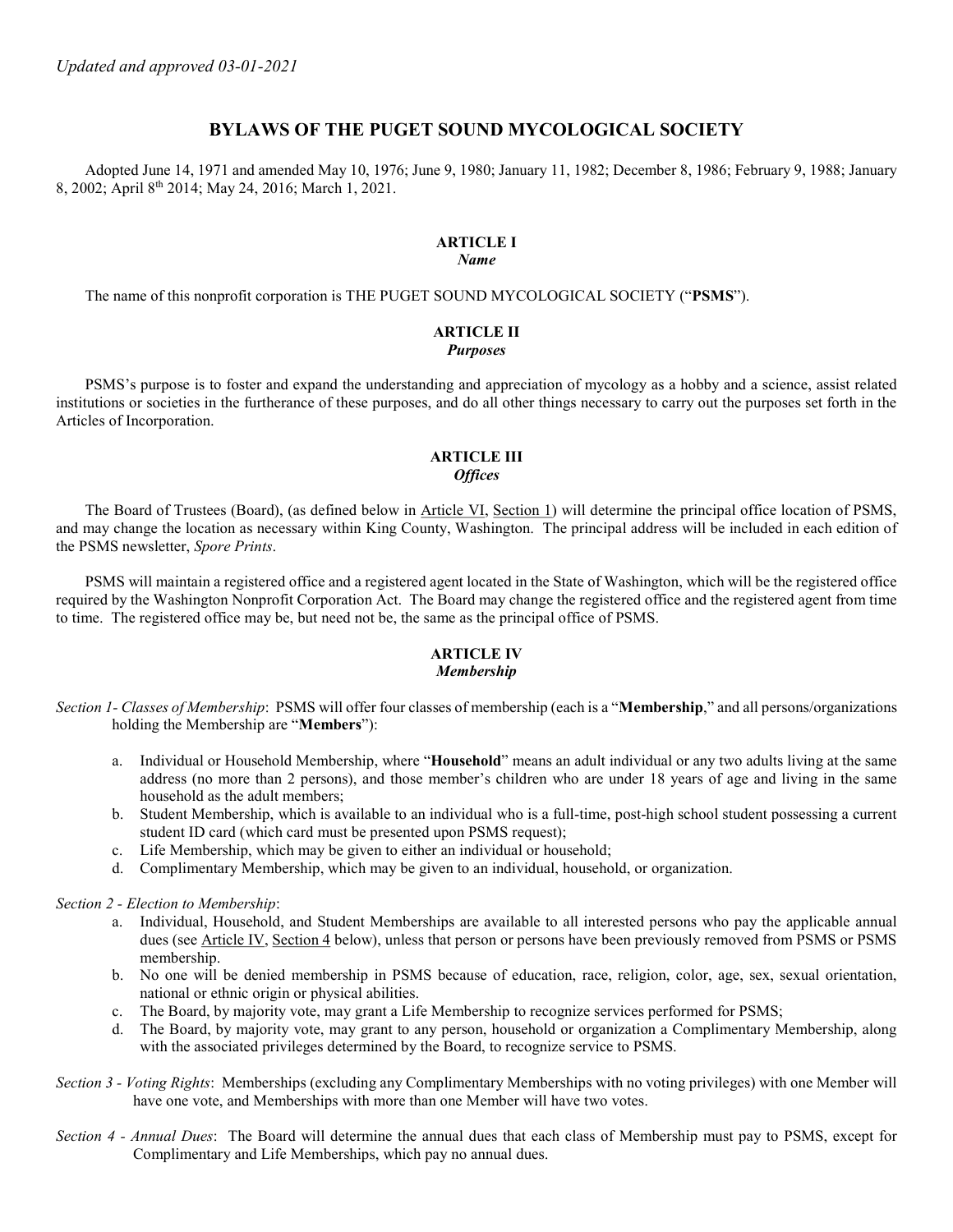Section 5 - Term and Expiration of Membership:

- a. The term of a Life Membership is the life of the Member(s); the term of a Complimentary Membership is the length of time designated by the Board at the time the Membership is granted.
- b. The term of a paid Individual, Household, and Student Membership will begin on July 1 and end on June 30 of the following year.
- c. To renew a paid Membership, the Member(s) must pay the applicable annual dues by June 30. Any Memberships not renewed will be dropped from the PSMS roster and expire on July 31.
- Section 6 Membership Certificate: PSMS may issue a certificate or card for each Membership, signed by the Membership Committee chairperson. The card or certificate will designate the class of Membership, an individual Member's or head of household's name (as applicable), and any other information the Board determines.
- Section 7 Transfer of Membership: Members may not transfer or assign their Membership in PSMS to another person or organization.
- Section 8—No Property Rights on Membership Termination or Expiration: If a Membership expires or terminates for any reason (including death, resignation, or failure to pay dues), no portion of PSMS's property or assets will pass to the Member(s) holding the Membership, or to the estate of a deceased Member who held the Membership. No Member will have any claim, right, title, or interest in or to any of PSMS's property or assets.
- Section 9 Termination Liability: None of PSMS, the Board, the individual Board members or any other PSMS Members will have any liability whatsoever for the expiration or termination of any Membership, for any reason.

## ARTICLE V Member Meetings and Newsletter

- Section 1 Annual Meeting: An annual meeting of the Members will be held each year in April at the time and place selected by the Board for the purpose of installing Officers and Trustees (each as defined below in Article 6, Section 1) and for transacting any other applicable business. Members will be given written notice (via mail, email, or other electronic contact) of the annual meeting at least 10 but no more than 50 days before the annual meeting.
- Section 2 Special Meetings: Special meetings of the Members may be held from time to time as determined by the Board. The Board will give Members written notice (via mail, email, or other electronic means) of any special meetings, including the time and place of the meeting, at least 5 but no more than 50 days before the special meeting, together with a short statement of the subject of the special meeting. The Board will also call a special meeting to take place within 30 days after the Board receives a petition that states the purpose of a meeting and contains the signatures of 10 percent of the Memberships (for clarity, only one signature is required for a Household Membership).
- Section 3 Regular Meetings: Regular meetings of the Members will be held monthly, except July and August, at the time and place selected by the Board. The "Survivors Banquet" can serve as a regular meeting. Notice of the date, time and place of each regular Member meeting will be printed in Spore Prints, which will be mailed or otherwise distributed at least 7 days prior to the meeting.
- Section 4 Quorum: In all cases and regardless of the number of Members present, the Members present at a Members meeting will constitute a quorum, and a majority of those present may transact the business presented at the meeting.
- Section 5 Procedure: The President, or if absent the Vice President, will preside at Members meetings, and each meeting may be conducted under Robert's Rules of Order Revised, if desired by the presiding Officer. In the event that neither the President nor Vice President can conduct the meeting, then the President shall appoint an Officer or a Board Member to conduct the meeting.
- Section 6 Newsletter: PSMS will use reasonable efforts to distribute a physical or electronic copy of the PSMS newsletter entitled Spore Prints each month, excluding July and August, to all Memberships unless otherwise decided by the Board, or unless that Membership elects to opt out of the newsletter.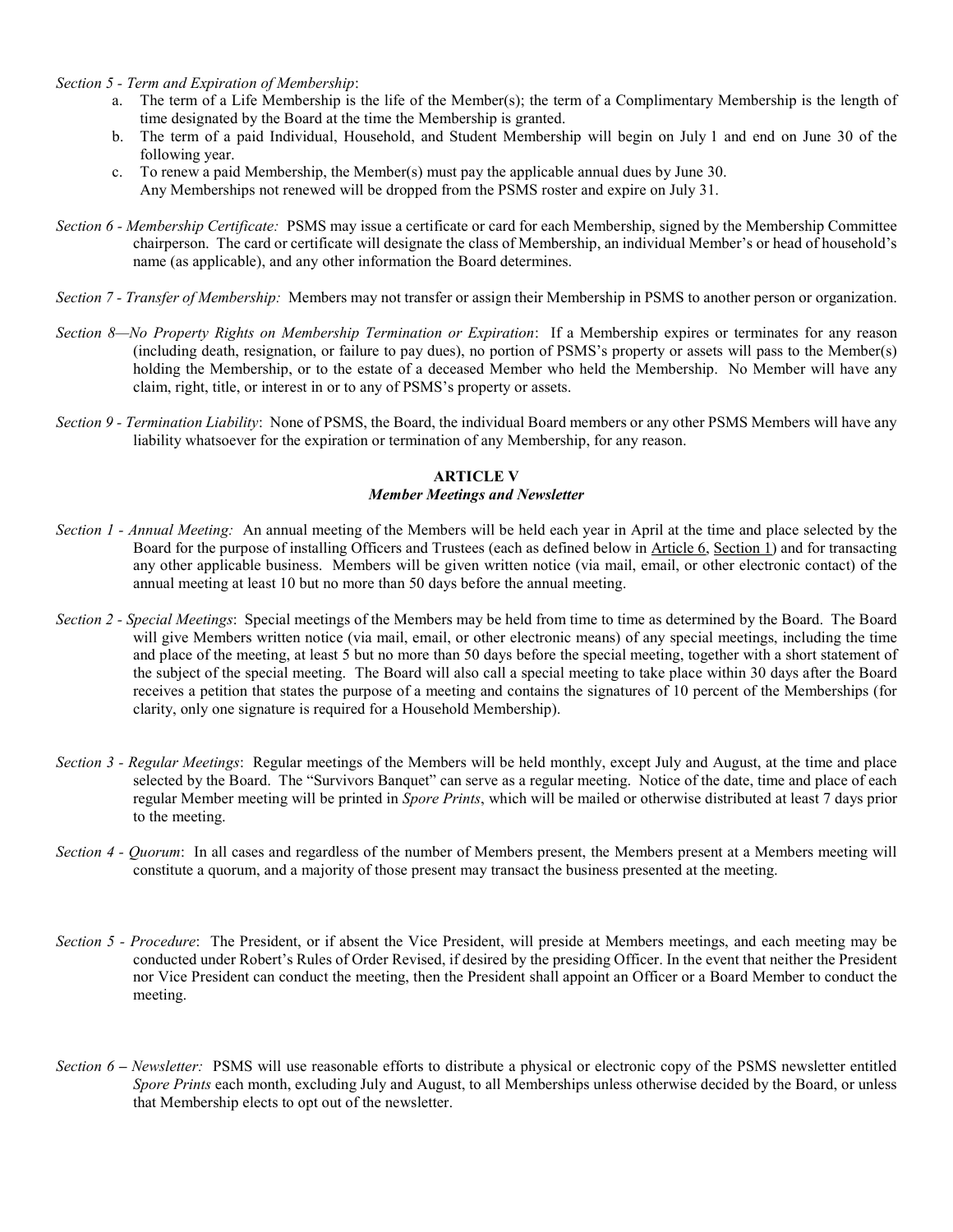#### ARTICLE VI Board of Trustees

- Section  $1$  Definitions. The President, Vice President, Secretary and Treasurer, who is each a PSMS trustee, is also an "Officer." The ten trustees who are not Officers are each a "Trustee." The "Board" means the board of all PSMS trustees, including the Officers, Trustees, and the immediate past President. Each member of the Board is a "Board member." Up to three members running for Trustee Positions in an election who were not elected to a Trustee position for that year will serve as "Alternate Trustees".
- Section 2 General Powers: The Board will manage the business and property of PSMS and/or designate said management.
- Section 3 Composition of the Board. Each Board member must be at least 18 years old, be able to attend Board meetings in person, and hold a current paid or Life Membership and be a resident of Washington State. More than one Member of a Household Membership may be on the Board at the same time, but no two members of a family or household may serve as Officers at the same time.
- Section 4 Tenure: The term of each Board member position will be 2 years. The term of each alternate Trustee position will be 1 year. The President and Secretary will be elected in odd calendar years. The Vice President and Treasurer will be elected in even calendar years. Five Trustees will be elected each year.
- Section  $5$  Term Limits. Except for the Officers as described below in this Section 5, no person will serve on the Board more than 2 consecutive full terms unless that person is elected to a higher ranked position than the one previously held by that person. The rankings are:
	- 1 Immediate Past President (the highest ranking for purposes of re-election)
	- 2 President
	- 3 Vice President
	- 4 Treasurer
	- 5 Secretary
	- 6 –Trustee

After an Officer has served two consecutive 2-year terms in the same office, that Officer may continue to run for consecutive terms for the same office if the following occurs for each subsequent 2-year term: (a) the Officer meets the Officer qualifications (see Article VII below), and (b) the Board approves, by silent/ballot vote, an exception to the 2-term limit by a 2/3 vote.

Section 6 - Vacancies: The Board will appoint a replacement Board Member to fill any vacancy (including a vacancy created under Article VII, Section 5) occurring mid-term on the Board. In the event a Board Member has missed 3 consecutive Board Meetings, their Board Position may be considered vacant, given 2/3 of all of the remaining board members agree by silent ballot. Except for Officer Positions (for which the process is described in Article VII), , the remaining Board members will appoint the Alternate Trustee who received the most votes in the previous election to fill the position for the remainder of the vacated term. If no alternate Trustee is available, then the Board will appoint, by majority vote, an eligible Member to fill the position for the remainder of the vacated term.

Section 7 - Meetings: The Board will meet at regular and special Board meetings at the times and places selected by the President, or the Vice President in case of the absence or disability of the President, or any 3 Board members, by giving the other Board members at least 24 hours oral or written (including via email) notice. The Board may resolve that the regular Board meetings (and the resolution will constitute giving notice of the meetings) will always be held either at a certain time and place or may be virtual. The presiding Officer will follow the spirit of Robert's Rules of Order Revised at all Board meetings. In an emergency requiring a decision by the Board, the President (or Vice President or any 3 Trustees) must notify all other Board members and must get a response from at least a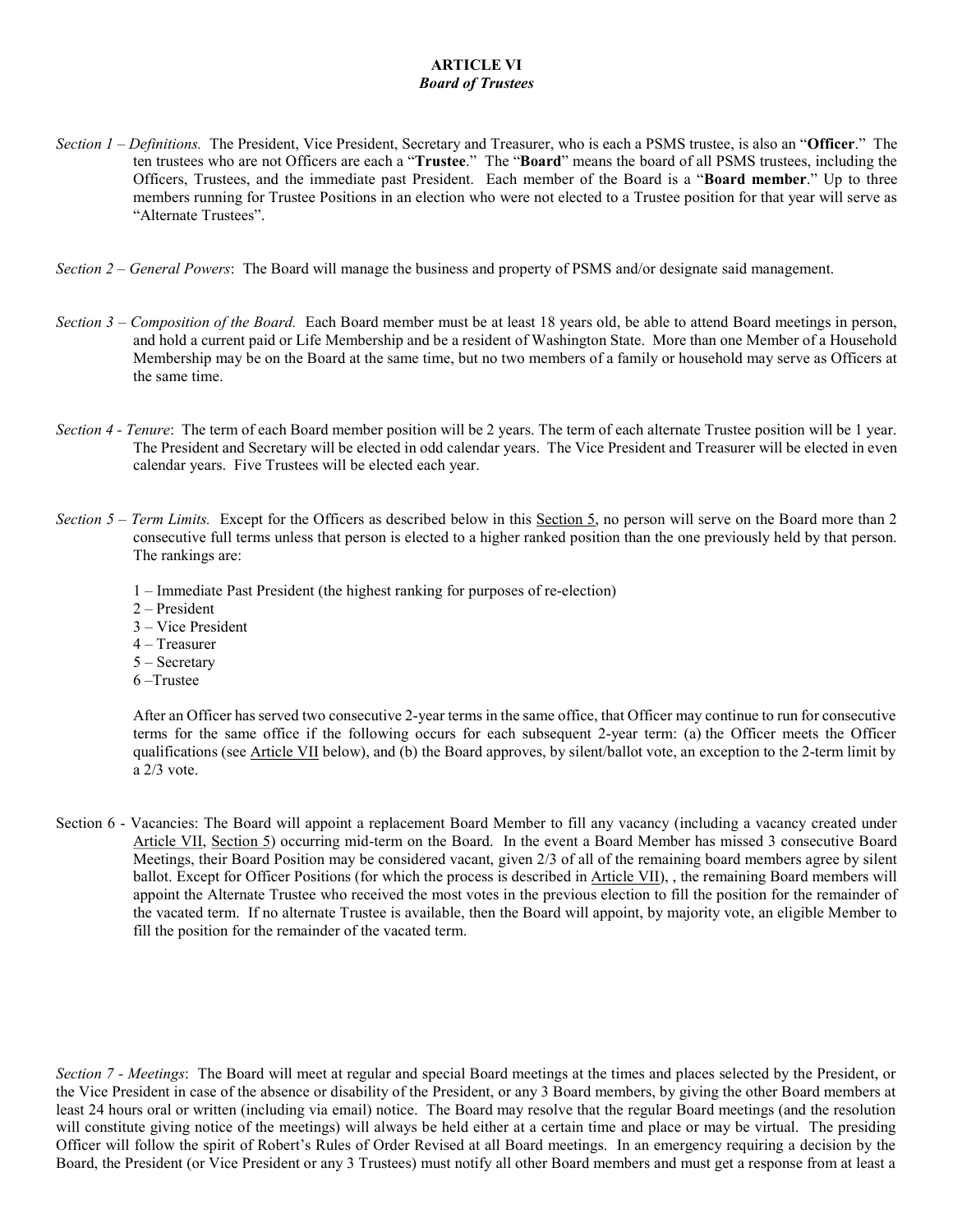quorum (as defined in Section 8 below) of all Board members by telephone, email, other electronic contact, or by mail, in order to act on behalf of PSMS. Minutes from this emergency meeting and reason thereof should be reflected in the minutes of the next regular meeting. PSMS members may observe Board meetings, or may be invited to speak regarding a particular topic during the meeting. Only Board members have the right to speak during Board discussions, non-board members must be invited to do so.

- Section 8 Quorum: Subject situations where these Bylaws require a vote by all Board members, a majority (over 50%) of the Board members will constitute a quorum that can transact the business of the Board. In addition, alternate Board members can attend and vote at Board meetings if their presence would constitute a quorum.
- Section 9 Manner of Acting: At all regular and special Board meetings, the President will act as chairperson and the Secretary will record the minutes of the meeting, a copy of which will be kept in the PSMS office. Except where these Bylaws require a 2/3 vote, or the Board determines that a decision requires a 2/3 or unanimous vote, the act of a majority of the quorum of Board members will constitute an act of the Board.
- Section  $10$  Checks and Legal Documents: The Board will determine preauthorized PSMS spending limits for Board members and other Members. Any amounts that Board members and other Members wish to spend on behalf of PSMS above those amounts require prior Board approval. The Board must review and approve all contracts and other legal documents (excluding checks within the pre-authorized spend limits) before the contracts are entered into or the documents are signed by the authorized Officer.

### ARTICLE VII Officers and Their Duties

- Section 1 President: The President is the principal executive officer of PSMS and will generally supervise and control all of the business and affairs of PSMS. The President must have been a member of PSMS for 4 consecutive years and have served on the Board as a Trustee for a minimum of 2 years (one term) unless 2/3 of all Board members agree otherwise. The President will preside at all Member and Board meetings. The President (or the Secretary or any other Officer authorized by the Board) will have the authority to sign contracts, deeds, mortgages, bonds, and other negotiable instruments (other than checks) that the Board has authorized to be executed, except in cases where these Bylaws, the law, or the Board delegates signing and execution to another PSMS Officer or agent. The President will also have the authority to sign checks up to amounts approved by the Board. In general, the President will perform all duties incident to the office of President and any other duties that are prescribed by the Board from time to time.
- Section 2 Vice President: The Vice President must have been a member of PSMS for 4 consecutive years and have served on the Board as a Trustee for a minimum of 2 years (one term) unless 2/3 of all Board members agree otherwise. In the absence of the President or in the event of the President's incapacity to act, the Vice President will perform the duties of the President, and when acting in the capacity of the President, will have all the powers of and be subject to all the restrictions of the President. The Vice President will perform all other duties that the President or Board from time to time assigns to the Vice President. In the case of the absence or disability of the President and the Vice President, or the President and Vice President's refusal or neglect to act, the Board will appoint and direct a Member (who is eligible to hold the Vice President's position) to assume the Vice President's duties and authorities for any period that the Board see fit (not to exceed the unexpired term of office).
- Section 3 Treasurer: The Treasurer must be a member of PSMS for 4 consecutive years and have served on the Board as a Trustee for a minimum of 2 years (one term) (unless 2/3 of all Board members agree otherwise). The Treasurer must be knowledgeable about accounting and tax rules and practices, and knowledgeable about the current PSMS accounting software. If required by the Board, the Treasurer will give a bond for the faithful discharge of the Treasurer's duties in the amount and with the surety(ies) determined by the Board. The Treasurer will (a) have the care and custody of, and be responsible for, all PSMS funds and securities, (b) have the authority to sign checks up to amounts approved by the Board; (c) receive and give receipts for amounts due to PSMS from any source whatsoever, and (d) deposit all amounts in the name of PSMS into the PSMS bank or trust account(s), or other depositaries selected by the Board. In general, the Treasurer will perform all duties incident to the office of Treasurer and other duties assigned by the President or Board from time to time. In the absence or disability of the Treasurer, or the Treasurer's refusal or neglect to act, the Board will appoint and direct a Member (who is eligible to hold the Treasurer position) to assume the Treasurer's duties and authorities for any period the Board sees fit (not to exceed the unexpired term of office). If no Member with the qualifications above will run for Treasurer, then the Board may hire a consultant to perform the accounting and bookkeeping functions of the Treasurer position.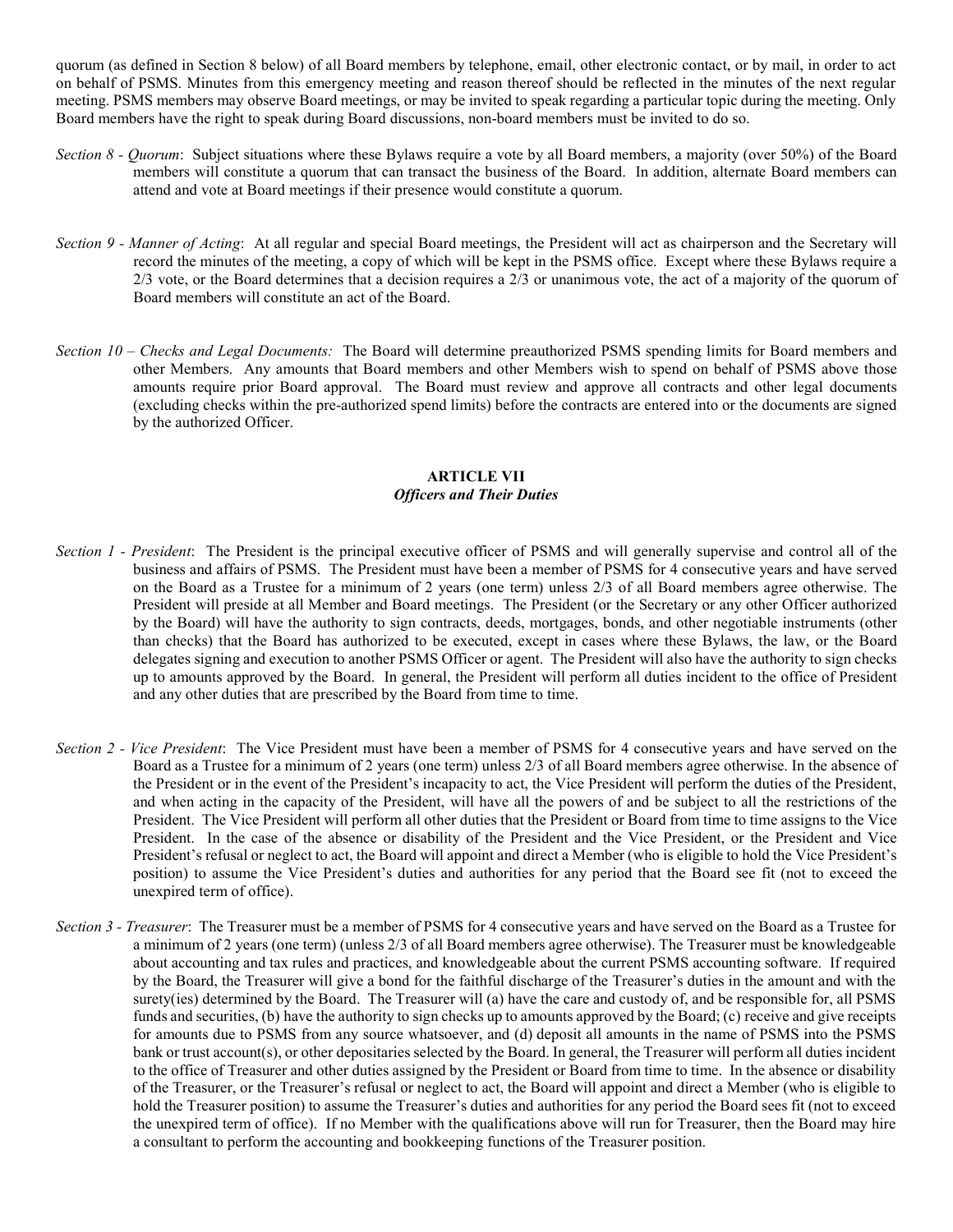- Section 4 Secretary: The Secretary must have been a member of PSMS for 4 cumulative years and have served on the Board as a Trustee for a minimum of 2 years (one term) unless 2/3 of all Board members agree otherwise. The Secretary will (a) record the minutes of the Board meetings and the annual Members meeting, (b) keep the minutes in a minute book in the principal PSMS office and maintain a record of these minutes in the digital archive, (c) see that all notices are fully given in accordance with these Bylaws or as required by law, (d) have the authority to sign contracts, deeds, mortgages, bonds, and other negotiable instruments (other than checks) that the Board has authorized to be executed, except in cases where these Bylaws, the law, or the Board delegates signing and execution to another PSMS Officer or agent. In general, the Secretary will perform all duties incident to the office of Secretary and all other duties that the President or Board assigns from time to time. In the case of the absence or disability of the Secretary, or the Secretary's refusal or neglect to act, the Board will appoint and direct a Member (who is eligible to hold the Secretary position) to assume the Secretary's duties and authorities for any period that the Board see fit (not to exceed the unexpired term of office).
- Section 5 The Board's Authority to Remove Officers: Any Board Member may propose a vote of no confidence in any other board member. The Board then may, by a 2/3 silent/ballot vote of all other Board members (i.e., not 2/3 of a quorum of other Board members), remove a Board member from the Board. In the event the Board transfers the duties and authorities of any Officer to someone other than the person elected to that position by the Membership, the Board will also decide whether the person from whom the duties were transferred will remain on or be removed from the Board; but removing an Officer from the Board requires a 2/3 vote of all Board members as described in this Section.

Section 6 – The Board's Authority to Remove Members: The Board may remove any Member from PSMS for any reason.

# ARTICLE VIII

## Nominations and Election

- Section 1 Nominations. At each regular Board meeting in November, the Board will appoint a Nominating Committee consisting of at least 3 Members, none of whom may be Board members seeking re-election. At least one member of the Nominating Committee should be a non-Board member. The Nominating Committee will canvas the eligible Members and nominate Members for each of the open Board member positions that need to be filled at the next election. At the regular December and January Membership meetings, the Nominating Committee will announce the names of the Members nominated as of that time, and the Members may also nominate from the floor additional candidates for any of the open Board positions at those meetings. After taking all nominations from the floor at the January Membership meeting, nominations will be closed. A candidate for an Officer position may also be a candidate for a Trustee position, and in the event that person is elected as an Officer, that person's votes as Trustee will be disregarded and not counted in any way.
- Section  $2 Voting$ . No later than 30 days after nominations are closed, the Nominating Committee will prepare and mail or email (or provide by other electronic means) to all voting Memberships ballots that list the open Board member positions, and the names of all candidates for each position. The ballots will contain a "return date" that is no more than 7 days before the March Members' meeting by which all Members must return their ballots to the Nominating Committee in order to be counted. At any time after the return date, the chairperson of the Nominating Committee will call and hold a Nominating Committee meeting for the purpose of opening and counting the ballots. No candidate running for a Board position will be allowed to count ballots. A plurality of all ballots cast for a candidate for an Officer position will elect that candidate to that office, and the 5 candidates for Trustee who have the most votes will constitute the current year's Trustee positions on the Board. The next 3 Trustee candidates with the greatest number of votes will be alternate Trustees. The President will announce the names of all elected Board members at the March Members' meeting. The new Board members will take office at the regular April Board meeting. The Board will retain the ballots or electronic results (as applicable) in the principal office for one year after the election.

### ARTICLE IX Membership Chairperson and Membership Records

The Board of Trustees shall be responsible for choosing a qualified member to serve as Membership Chairperson.

- Section 1 Roster The Membership Chairperson will keep a register of the contact information as furnished by each PSMS Member.
- Section 2 Dues The Membership Chairperson shall receive and/or collect membership dues in accordance with these bylaws and shall transfer those membership funds to the PSMS Treasurer.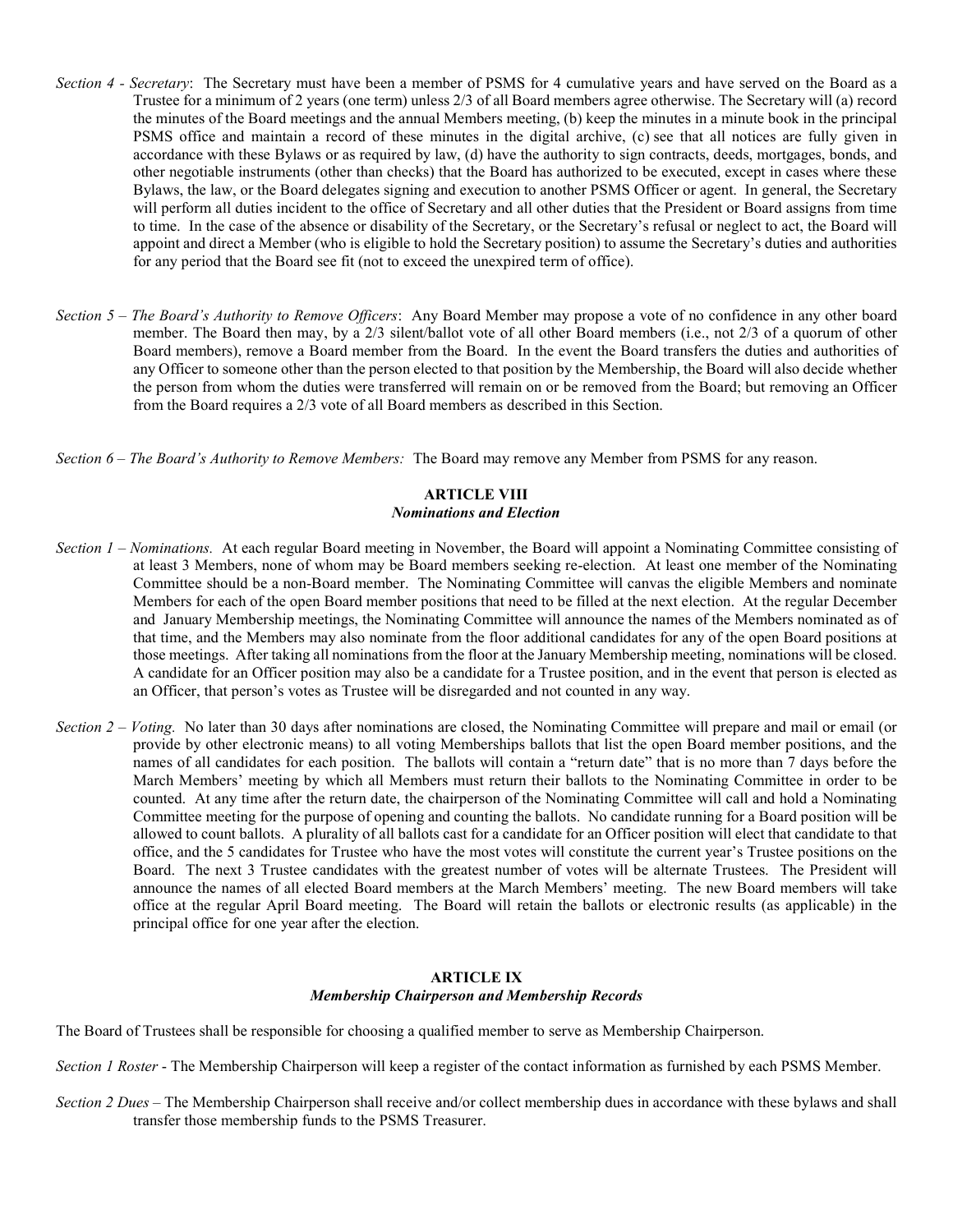### ARTICLE X PSMS Name and Member Information

- Section  $1 PSMS$  Name No member of PSMS may open any account (media, bank, email, social account or any other accounts) in the name of the Puget Sound Mycological Society (also known as PSMS ), without the approval of the PSMS Board of Trustees. No member(s) of PSMS may produce or distribute any product bearing the name of PSMS, or provide any services on behalf of PSMS without approval of the PSMS Board of Trustees.
- Section 2 PSMS Information No Member of PSMS shall use, sell, solicit or share any PSMS Member's-information for use for personal gain or for their business without the written permission of the PSMS member and approval of the PSMS Board of Trustees.

### ARTICLE XI PSMS Website Management

- Section  $1 Website Committee$ . PSMS has established and will maintain a website committee that is comprised of at least two positions. The Board of Trustees shall be responsible for choosing qualified members to fill these positions. One member may hold more than one position. A member of the Board may also be a member of the website committee. If no Member with the qualifications above will volunteer for these positions, then the Board may hire a consultant to perform the Web Master or Web Designer functions who will work hand in hand with a PSMS board member to manage the website.
	- a. The Web Master(s), who is (are) responsible for the technical aspects of the maintenance and functioning of the website.
	- b. The Web Editor, who is responsible for content decisions and keeping the website current with timely updates.

c. When necessary, a Web Designer, who is responsible for the design and implementation of the website will be added. d. Other members who help create web content shall submit their content to the Web Editor and Web Master(s) who shall determine if the content is appropriate and who will coordinate with the Web master or Web Designer to make sure that the content fits properly into the web design.

Section 2 – Web Platform Passwords: At least two people, including the Web Master(s) and the President of the club shall always have all current passwords used by PSMS for Internet access and the website and that when a new person assumes either of these positions that the passwords be changed. The Web Editor, any Web Designer and Administrators that have duties that require them to have access to portions of the website shall also have access to the passwords needed to perform their duties unless the Web Master or the PSMS President has enabled them to have unhindered access to the website for timely editing, and updating to the areas for which they are responsible as needed. If the Web Editor and/or the Web Designer have the passwords then the passwords shall be changed if a new person assumes either of these positions, or if a position is vacated. None of the persons that are made privy to the PSMS Internet and website passwords shall divulge these passwords to another person except as necessary for changing of personnel in these positions.

Section 3: Website passwords: At least 2 persons shall have administration access to the website www.psms.org. At the discretion of the President or the Board, Committee chairpersons may be given access to the areas of the website that pertain to their committees and duties. When a Committee chairperson vacates their position, their administrative access should be reassigned to the new Chairperson. In certain cases during a training period, both the current and previous committee chairperson may have administrative access to the area(s) that pertain(s) to that particular committee. Administrative access should be kept to a minimum, particularly in the Treasurer's, Membership Chairperson's and website management areas.

Section 4: Website Backup: The Board and the Web Master (s) and/or the web host will determine the website backup schedule and the individual(s) who will perform this duty, in order to safeguard the PSMS website and PSMS digital information and records.